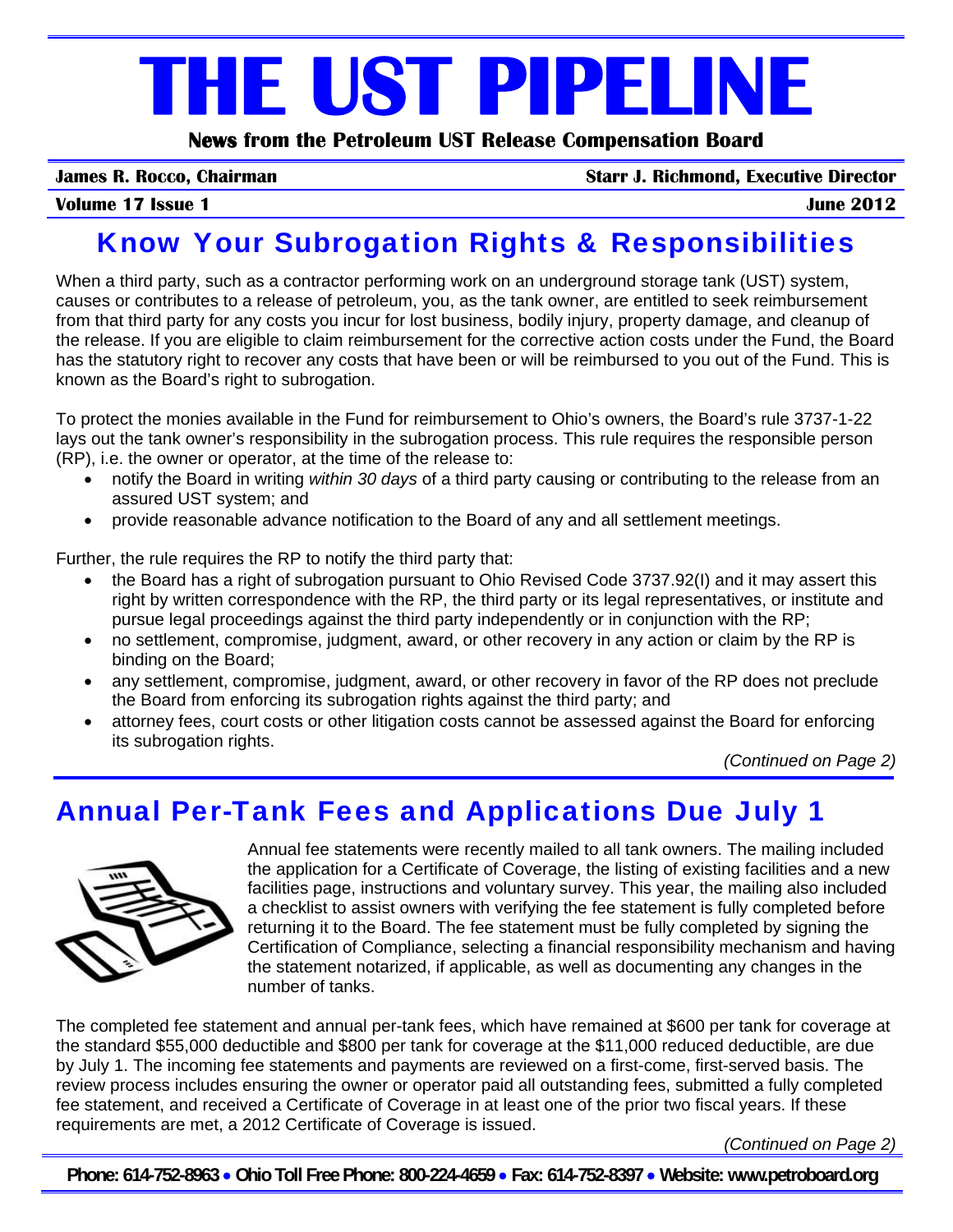## Subrogation Rights & Responsibilities (Continued from Page 1)

If the RP impairs the Board's ability to subrogate against the third party that caused or contributed to the release or otherwise fails to comply with the rule, a minimum reduction of 50% of

the eligible corrective action and/or third party claim costs will be withheld from the Fund's reimbursement to the RP.

By way of example, in February 2009, a contractor improperly installed a submersible pump element on an owner's UST system. Two weeks after the installation, the owner found fuel in the submerged turbine pump sump area and reported a release to BUSTR within 24 hours. Within 30 days of

discovery, the owner notified the Board that a third party caused or contributed to the release and notified the contractor of the Board's right of subrogation.

Eligibility to receive reimbursement from the Fund for the costs to clean up the release was granted to the owner and the owner began to submit claims to the Board.

After several discussions with the owner,

contractor, and the contractor's insurer, the insurer agreed to settle the owner's costs for lost business and other expenses, as well as the costs paid and anticipated to be paid to the owner out of the Fund

to clean up the release. At the time of the settlement, the Fund had reimbursed the owner over \$250,000 and the total cost of the release, including lost business and corrective action, is expected to exceed \$600,000.

The Board has a fiduciary duty to ensure monies paid out of the Fund are used in accordance with Ohio law and to take every action necessary to maintain the solvency of the Fund. The Board does this, in part, by exercising its right to

recover monies from third parties that cause or contribute to releases from assured petroleum USTs. Since the Fund is financed only by per-tank fees, the monies in the Fund must be used wisely to ensure the annual fees remain affordable and monies are available to Ohio's owners when the need arises.

## Annual Fees (Continued from Page 1)

If the requirements for the issuance of a Certificate of Coverage are not met, a Notice of Pending Denial is issued to the tank owner and the owner is given 30 days to correct any deficiencies. Once all deficiencies are corrected, a Certificate of Coverage is issued. The effective date of the Certificate of Coverage will be the date payment was received by the Board.

If the owner does not respond to the Notice, a Determination to Deny a Certificate of Coverage is issued. If the owner corrects the deficiencies after the Determination is mailed, the effective date of the Certificate of Coverage will be the date the correcting information is received by the Board.

#### **Non-Payment of Fees**

Owners who do not pay the annual fees by July 1 are issued a Notification of Non-Compliance. If payment is not received within 30 days of this notice, an Order Pursuant to Law, which requires immediate payment and assesses an additional late payment fee of up to \$1,000 per tank, is issued. If the fees remain unpaid, the account is certified to the Attorney General's Office (AGO) for collection. Currently, the AGO charges a 10% collection fee on all amounts collected. If an owner fails to remit the fees to the AGO, the account is assigned to an independent attorney, known as Special Counsel, who charges a 33 1/3% collection fee in addition to the AGO's 10% collection fee. All collection costs are passed on to the tank owner. Owners may contact the Board's office at any time to resolve outstanding fees.

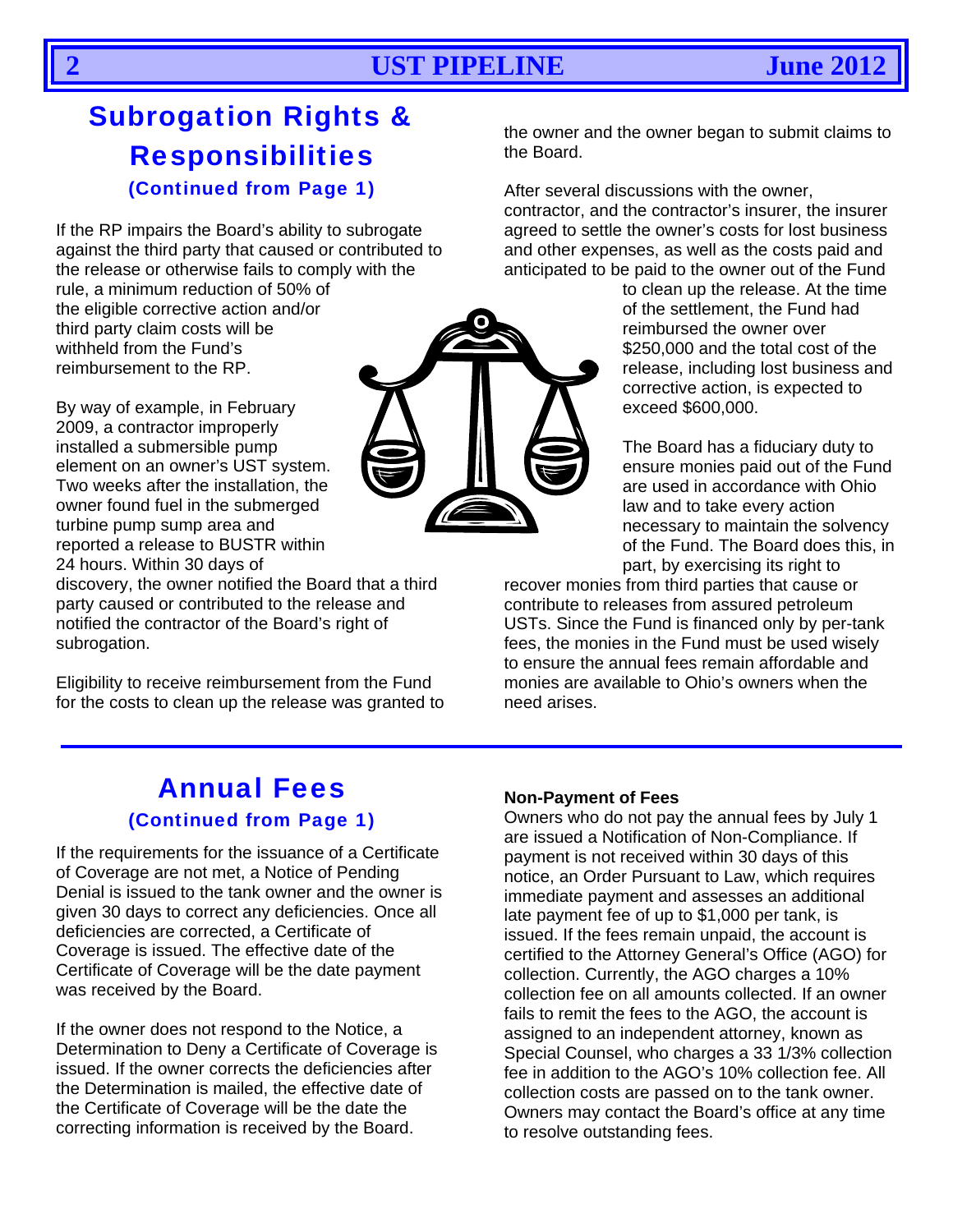## **Cost Pre-Approval Reminder**

Over two years ago, the Board eliminated the mandatory cost pre-approval requirement for Tier 2 fate and transport model calibration plans. Tier 3 evaluation plans, and monitoring plans where the cost of the pending activities is estimated to be less than \$6,000. Additionally, revised estimated cost and completion schedules for corrective actions requiring mandatory cost pre-approval must only be submitted when the actual costs will exceed the previously pre-approved amount by 20% or \$6,000. whichever is less. Although no longer required, a number of owners and consultants continue to submit these types of requests.

The purpose of these changes to the Board's rules was two-fold. First, they reduce the pre-approval requirements for Ohio's owners and allow the subject corrective action activities to continue without delay. Second, if fully implemented, they reduce the staff's workload, thereby allowing more time for the review and settlement of claims submitted for reimbursement. Unfortunately, due to the number of cost pre-approval requests still being submitted for the subject activities, the staff has not fully realized the anticipated amount of time savings.

For additional assistance in determining whether cost pre-approval is required, go to Ohio Administrative Code 3737-1-12.1 at http://codes.ohio.gov/oac/3737-1-12.1 or see the insert in the September 2009 UST Pipeline at http://petroboard.org/Pdfs/Sept2009Insert.pdf.

## **BUSTR Operator Training**

Pursuant to the Bureau of Underground Storage Tank Regulations' (BUSTR) new rules, effective May 16, 2011, all tank owners and operators must designate and train Class A, Class B and Class C operators for each of their UST sites by August 8, 2012.

Refer to BUSTR's website at http://www.com.ohio.gov/fire/bustMain.aspx for information on licensed private instructors and training dates.



## **FAQs Regarding** the Eligibility & **Claims Processes**

#### Q: I suspect that I've had a release of petroleum from my underground storage tank. What should I do?

A: Contact the State Fire Marshal's Bureau of Underground Storage Tank Regulations (BUSTR) at 614-752-7938 or 800-686-2878 and report the release within 24 hours. BUSTR will instruct you on how to proceed with the clean up (also called corrective action).

#### Q: How do I receive reimbursement from the **Financial Assurance Fund (Fund)?**

A: The first (and most important) step in the reimbursement process is to submit a completed Application for Eligibility to the Board within one year from the date the suspected release or release,

whichever is first, was required to be reported to BUSTR. The application and supporting documentation will be reviewed and you will receive a determination of your eligibility to file claims for the reimbursement of corrective action costs. The Application can be found on the Board's website at http://petroboard.org/Pdfs/EligibilityApplication.pdf.

#### Q: What is required to be granted eligibility to claim against the Fund?

A: In addition to timely submitting an Application for Eligibility, tank owners must meet the following requirements at the time of the release to be granted eligibility to claim against the Fund:

- possess a valid Certificate of Coverage for the UST from which the release occurred;
- ensure the UST system is in compliance  $\bullet$ with BUSTR's rules for UST systems;
- demonstrate financial responsibility for the  $\bullet$ deductible amount of coverage with the Fund; and
- report the release to BUSTR within 24 hours.